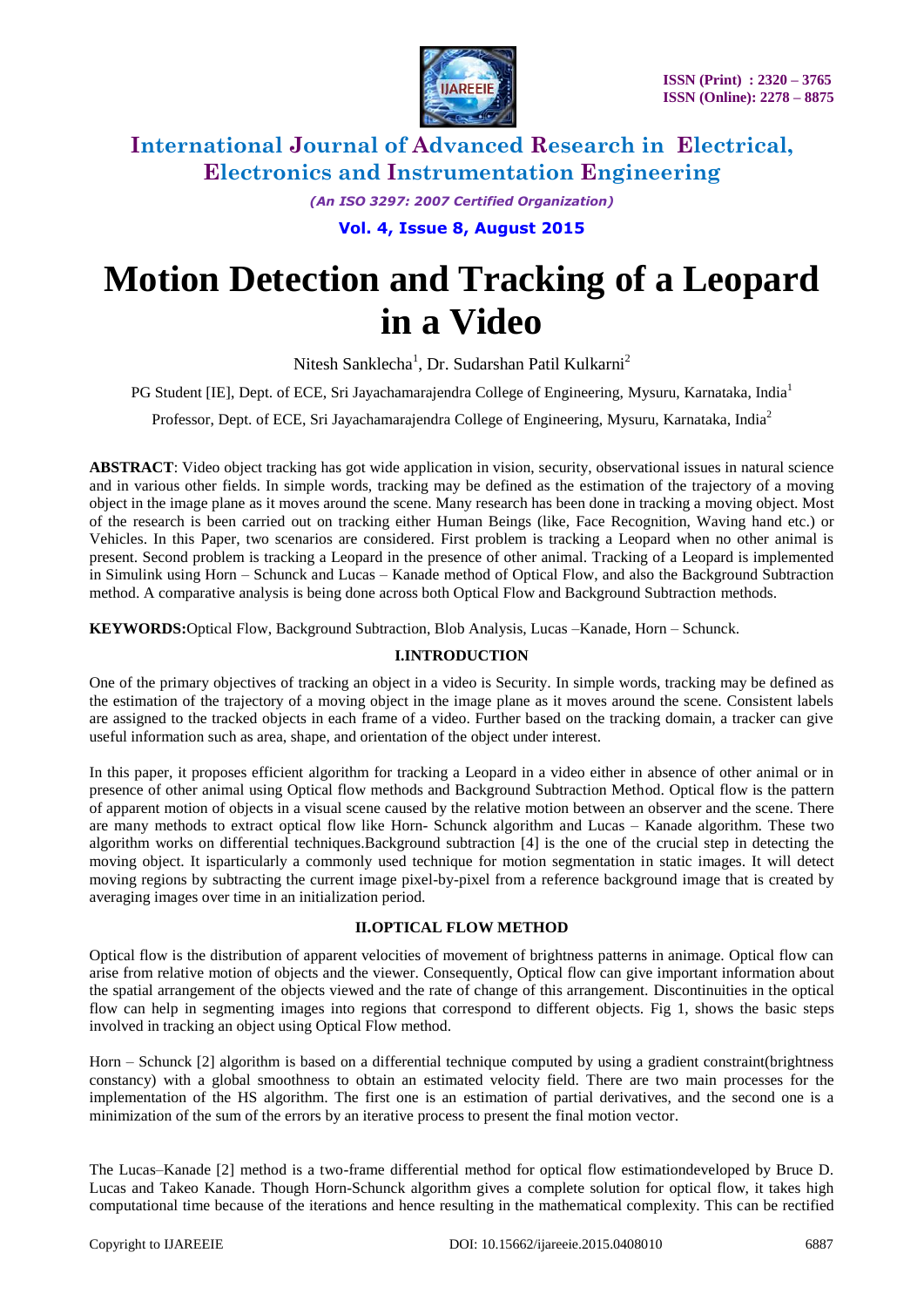

*(An ISO 3297: 2007 Certified Organization)*

### **Vol. 4, Issue 8, August 2015**

in Lucas-Kanade algorithm by implementing the concept of Least Square method. Here we find the velocity that minimizes the constraint errors. The least-squares (LS) estimator minimizes the squared errors.



Fig1: Steps Involved in Object Detection and Tracking using Optical Flow Method

#### **III.BACKGROUND SUBTRACTION METHOD**

Background subtraction is the one of the crucial step in detecting the moving object. It isparticularly a commonly used technique for motion segmentation in static images. It will detect moving regions by subtracting the current image pixel-by-pixel from a reference background image that is created by averaging images over time in an initialization period. The basic idea of background subtraction method is to initialize a background firstly, and then by subtracting current frame in which the moving object present that current frame is subtracted with background frame to detect moving object. This method is simple and easy to realize, and accurately extracts the characteristics of target data, but it is sensitive to the change of external environment, so it is applicable to the condition that the background is known.Fig 2, shows the Generic Flow of Background Subtraction Algorithm.



Fig 2: Generic Flow of Background Subtraction Algorithm

#### **IV.DESIGN AND IMPLEMENTATION**

Implementation is the stage of the project where the theoretical design is turned into a workingmodel. Implementation is the key stage in achieving the new system because usually it involves a lot of upheaval in the user environment. It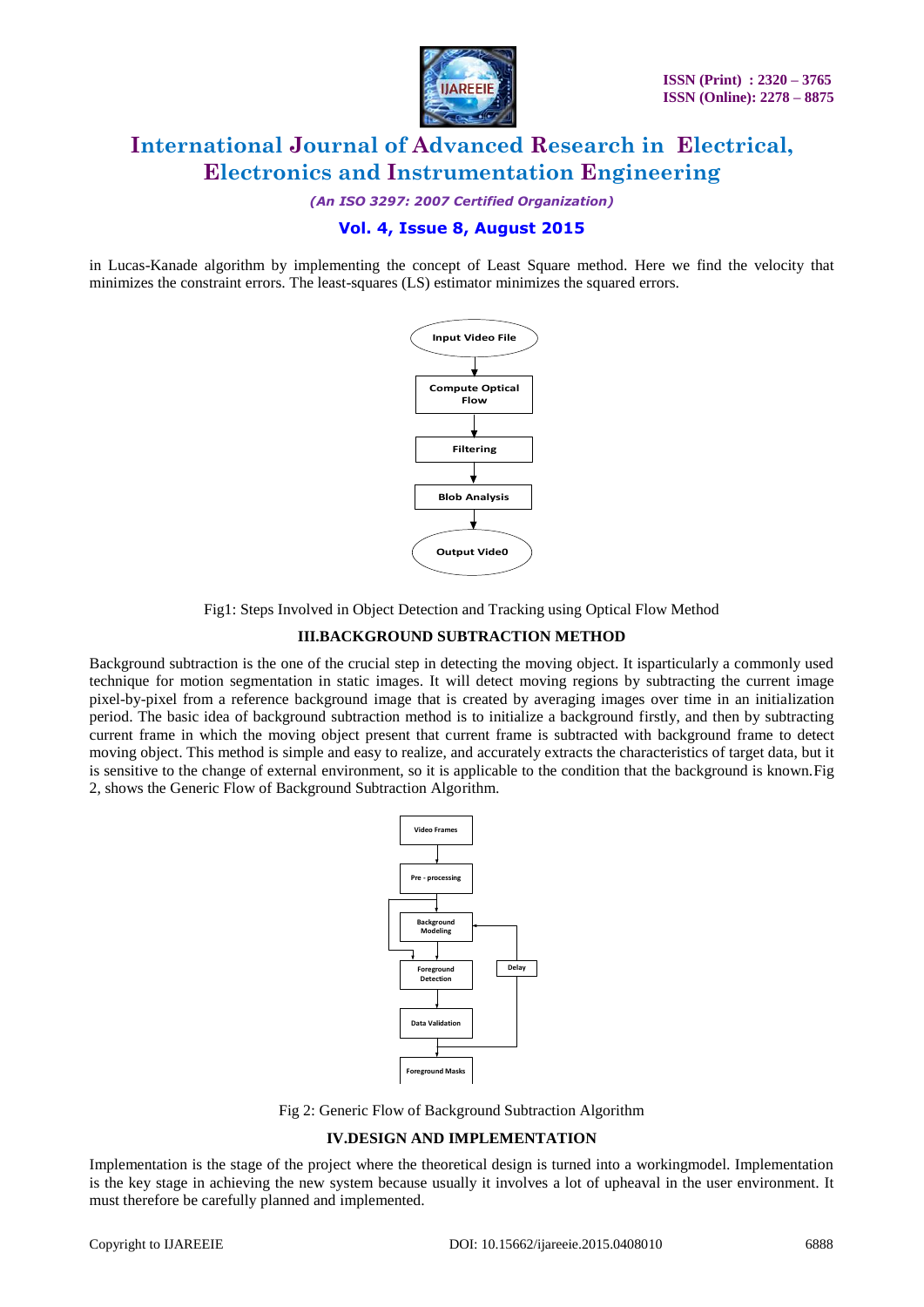

*(An ISO 3297: 2007 Certified Organization)*

### **Vol. 4, Issue 8, August 2015**

### A. SIMULINK MODEL FOR OPTICAL FLOW METHOD



Fig 3:Simulink Based Block Diagram for Tracking Leopard using an Optical Flowmethod.

Fig 3, illustrates the Simulink model for tracking the Leopard using an optical flow method. Various blocks are used to detect and track a Leopard. For both the optical flow method the Simulink model remains the same. In optical flow block, user can select the method to be implemented. RGB to intensity block is used to convert the input RGB image into Intensity image.

Thresholding is a fundamental method to convert a gray scale image into a binary mask, so that the objects of interest are separated from the background. In the difference image, the gray levels of pixels belonging to the foreground object should be different from the pixels belonging to the background. Thus, finding an appropriate threshold will solve the localization of the moving object problem.

To extract feature from the object, the image has to be subdivided into constituent parts or objects. The process of sub dividing the images into its constituent parts or objects is called image segmentation.Region filtering is used to extracts moving object from video.

#### B. SIMULINK MODEL FOR BACKGROUND SUBTRACTION METHOD



Fig 4: Simulink Model for Tracking a Leopard using Background Subtraction Method

The model shown in fig 4, used the background subtraction technique that you specify in the Edit Parameters block to estimate the background. Three different techniques available are described as:

1. Estimating median over time - This algorithm updates the median value of the time series data based upon the new data sample. The example increments or decrements the median by an amount that is related to the running standard deviation and the size of the time series data. The example also applies a correction to the median value if it detects a local ramp in the time series data. Overall, the estimated median is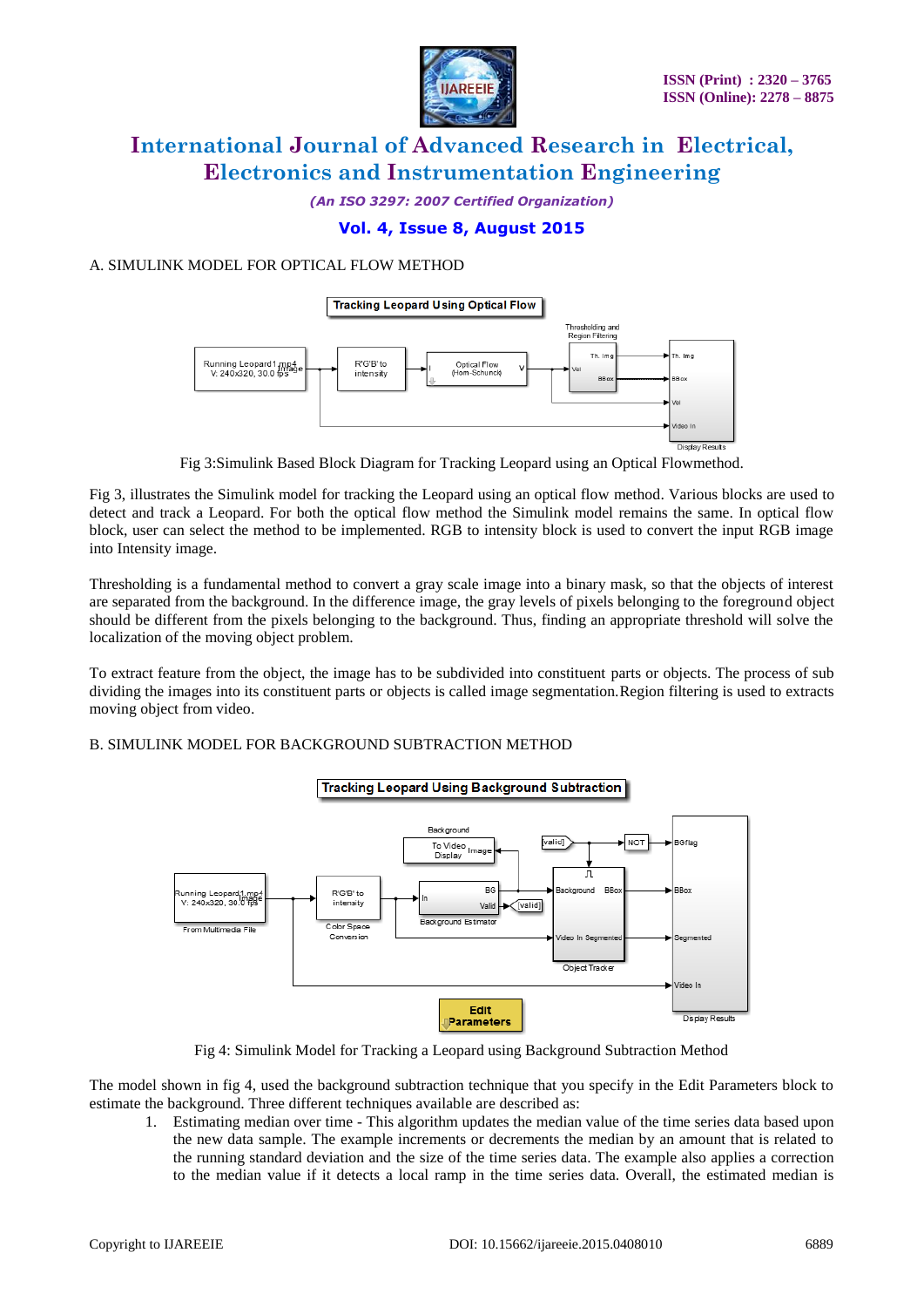

*(An ISO 3297: 2007 Certified Organization)*

### **Vol. 4, Issue 8, August 2015**

constrained within Chebyshev's bounds, which are sqrt (3/5) of the standard deviation on either side of the mean of the data.

- 2. Computing median over time This method computes the median of the values at each pixel location over a time window of 30 frames.
- 3. Eliminating moving objects This algorithm identifies the moving objects in the first few image frames and labels the corresponding pixels as foreground pixels. Next, the algorithm identifies the incomplete background as the pixels that do not belong to the foreground pixels. As the foreground objects move, the algorithm estimates more and more of the background pixels.

Here, the algorithm used is estimating median over time which updates the median value of the time series data based upon the new data sample. Once the background estimation is completed by the program, the background is subtracted from each video frame to produce foreground images. This foreground image is converted to binary feature image. This is carried out by implementing Thresholding and performing certain morphological closing on each foreground image.

After the Background is estimated, the next step is to track the object of the interest in the video. The model locates the objects in each binary feature image using the Blob Analysis block [5]. Then the Draw Shapes block is used to draw a green rectangle around the objects that moves beneath the white line. A counter is used in the upper left corner of the Results window to track the number of objects in the region of interest.

#### **V. RESULTS AND DISCUSSIONS**

This chapter discuss about the Experimental results obtained for detection and tracking of an animal in a video. The proposed method is implemented using MATLAB/SIMULINK. The results of the three algorithms implemented for two different scenarios are shown.

Fig 5 and fig 6, shows the results obtained using Horn – Schunck Algorithm of an Optical Flow Method.



Fig 5: Results of Optical Flow Method Using Horn – Schunck Algorithm for Running Leopard.mp4 (a) Original Video, (b) Motion Vector, (c) Threshold and (d) Output Video

In fig 5(d), the output video consists of some Noise and hence some additional objects are being detected along with Leopard using Horn - Schunck algorithm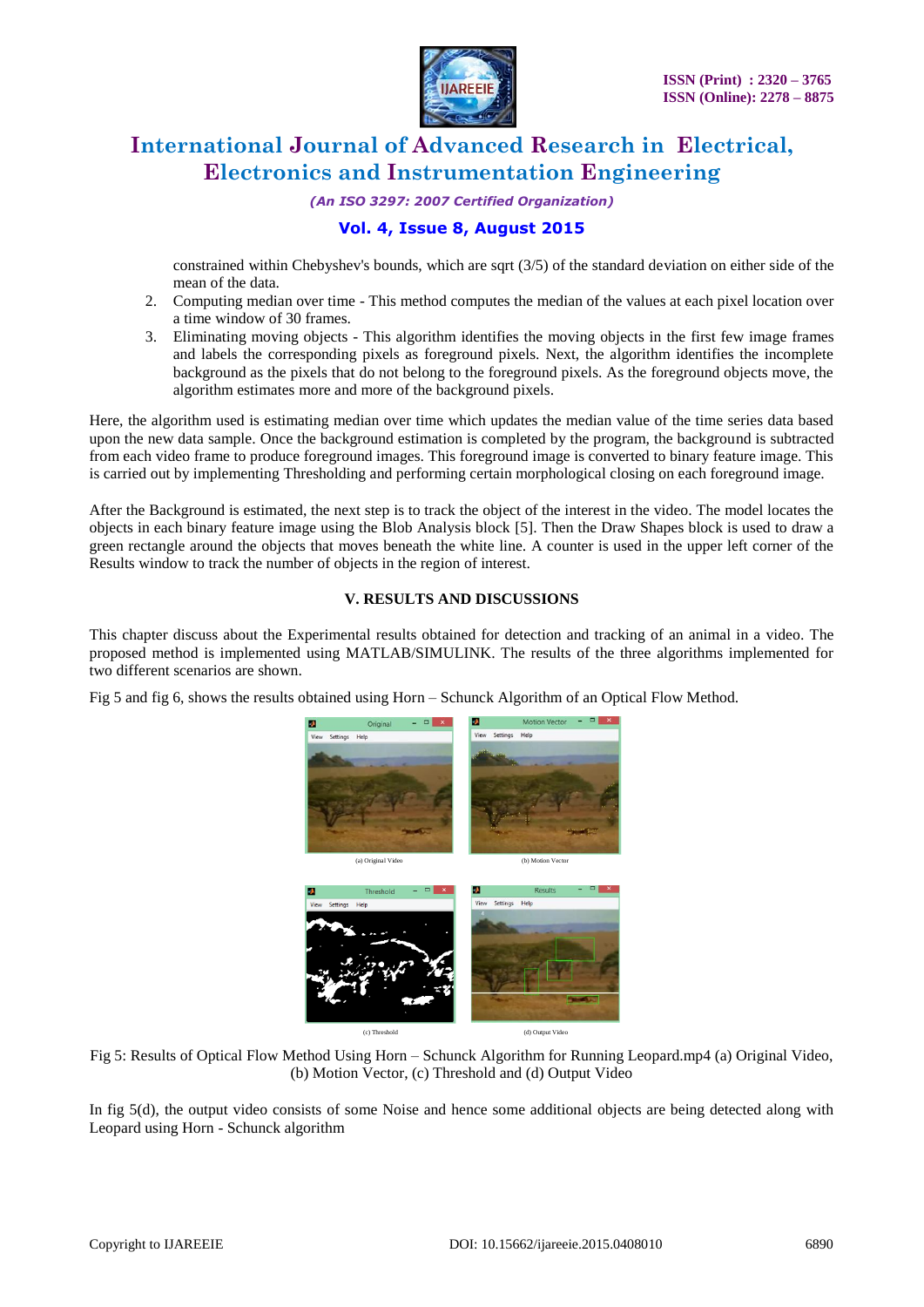

*(An ISO 3297: 2007 Certified Organization)* **Vol. 4, Issue 8, August 2015**



Figure 6: Results of Optical Flow Method Using Horn - Schunck Algorithm for Leopard.mp4 (a) Original Video, (b) Motion Vector, (c) Threshold and (d) Output Video

In fig 6(d), also the output video consists of some Noise and hence some additional objects are being detected along with Leopard using Horn - Schunck algorithm

Fig 7 and fig 8, shows the results obtained Lucas – Kanade algorithm of Optical Flow method





Using Lucas – Kanade algorithm, the Leopard was tracked perfectly without any Noise as shown in fig 7 (d).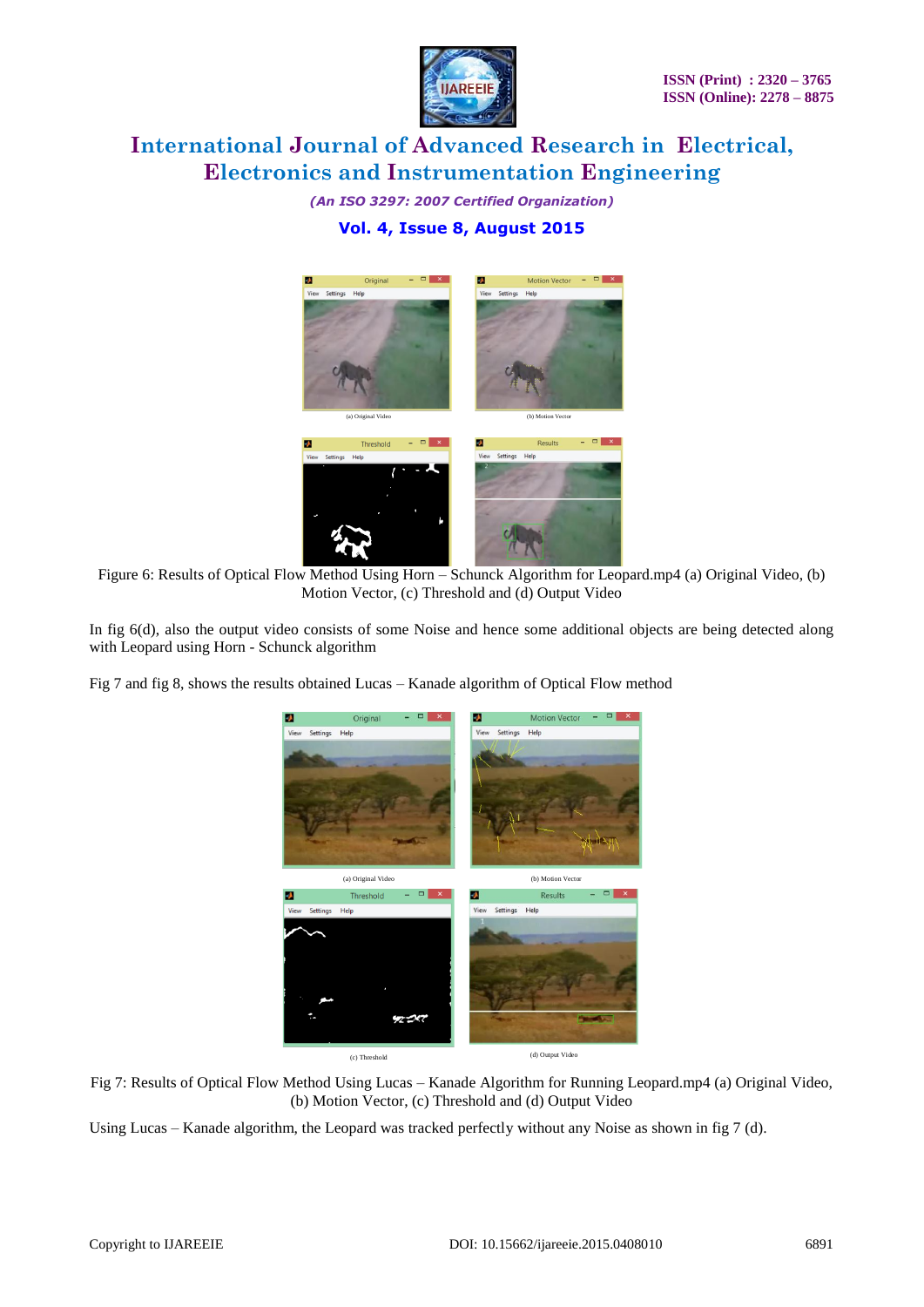

*(An ISO 3297: 2007 Certified Organization)* **Vol. 4, Issue 8, August 2015**



Figure 8: Results of Optical Flow Method Using Lucas – Kanade Algorithm for Leopard.mp4 (a) Original Video, (b) Motion Vector, (c) Threshold and (d) Output Video

Using Lucas – Kanade algorithm, the Leopard was tracked perfectly without any Noise as shown in fig 8(d). This method gave better results compared to other two algorithms used.

Fig 9 and fig 10 shows the results obtained using the Background Subtraction method.



Figure 9: Results of Background Subtraction Method for Running Leopard.mp4 (a) Original Video, (b) Background Video, (c) Threshold and (d) Output Video

Using this method, in fig 9(d) the Leopard was tracked with some background Noise. The results obtained were better than Horn – Schunck method of an optical flow.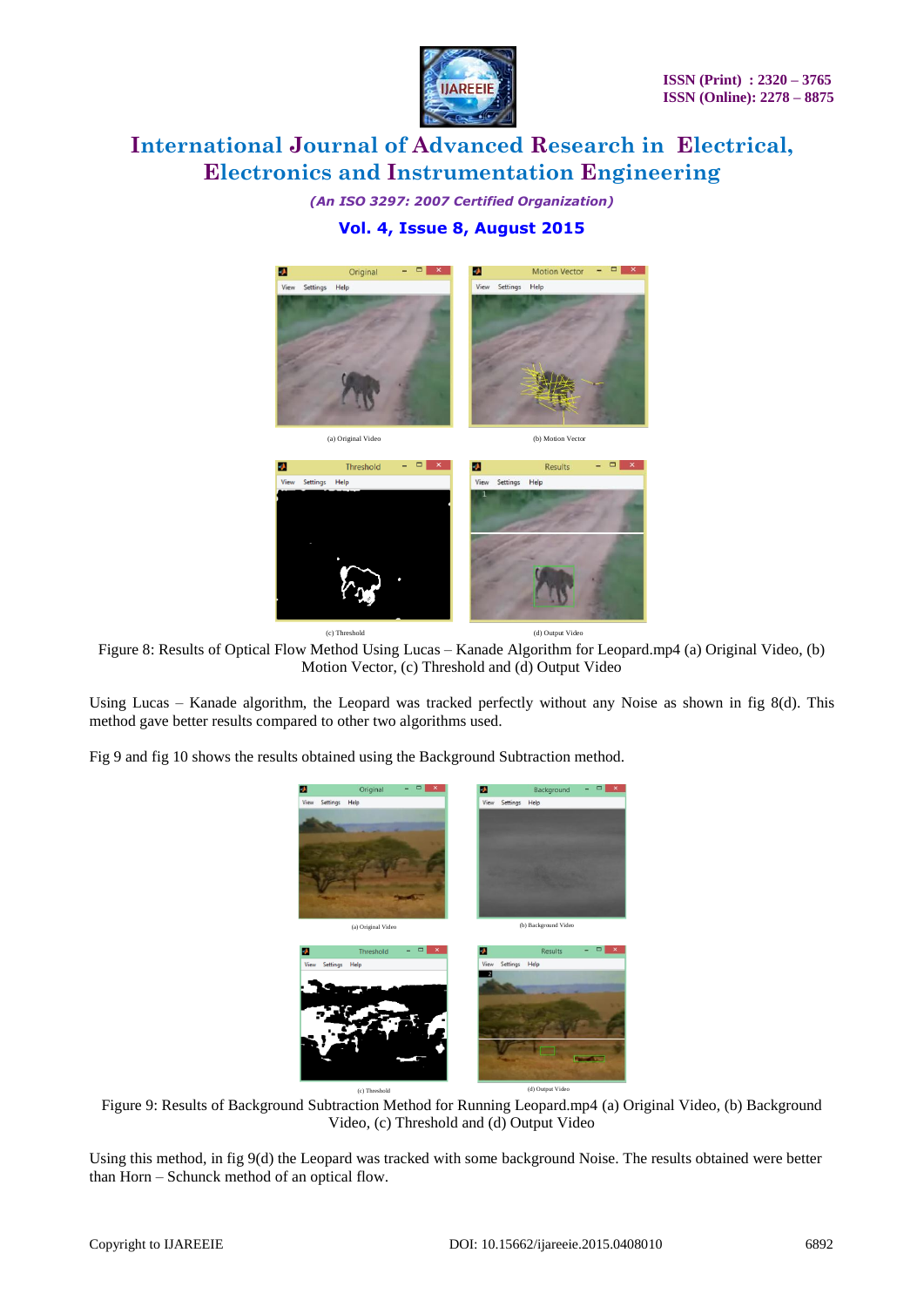

*(An ISO 3297: 2007 Certified Organization)*

### **Vol. 4, Issue 8, August 2015**



Figure 10: Results of Background Subtraction Method for Leopard.mp4 (a) Original Video, (b) Background Video, (c) Threshold and (d) Output Video

Using this method, in Figure 10 (d) the Leopard was tracked with some background Noise. This method also could not eliminate the noise.

From the results of all the three algorithms used in this paper, Lucas - Kanade algorithm gave the better result compared to Background Subtraction method and Horn – Schunck algorithm. In Horn – Schunck algorithm and Background Subtraction Method, due to presence of Noise additional unwanted objects were being detected along with the Leopard.To summarize these algorithms, an analysis is been carried out which compares performance parameters recall and precision of the video.

| <b>Input Video</b>     | <b>Method Used</b>               | <b>Total</b><br>moving<br>object | Object<br><b>Detected</b> | <b>Correct</b><br>object | <b>Missed</b><br>object | False<br>object | <b>Recall</b><br>$($ %) | <b>Precision</b><br>(%) |
|------------------------|----------------------------------|----------------------------------|---------------------------|--------------------------|-------------------------|-----------------|-------------------------|-------------------------|
| Leopard.mp4            | Horn – Schunk (Optical<br>Flow)  |                                  | $\overline{c}$            |                          | $\overline{0}$          |                 | 100                     | 50                      |
|                        | Lucas – Kanade (Optical<br>Flow) |                                  |                           |                          | $\Omega$                | $\Omega$        | 100                     | 100                     |
|                        | <b>Background Subtraction</b>    |                                  | 3                         |                          | $\Omega$                | 2               | 100                     | 33                      |
| Running<br>Leopard.mp4 | Horn – Schunk (Optical<br>Flow)  | $\overline{2}$                   | $\overline{4}$            |                          | $\Omega$                | 3               | 100                     | 25                      |
|                        | Lucas – Kanade (Optical<br>Flow) | $\overline{2}$                   |                           |                          | $\Omega$                | $\Omega$        | 100                     | 100                     |
|                        | <b>Background Subtraction</b>    | $\mathfrak{D}$                   | $\mathfrak{D}$            |                          | $\Omega$                |                 | 100                     | 50                      |

Table 1: Comparison of Performance Parameter Table for both the Input Video.

From Table 1, it is observed that Lucas – Kanade algorithm gave the best results compared to other two algorithms. Both the performance parameters gave 100% result since there were no object being missed nor were false objects being detected.